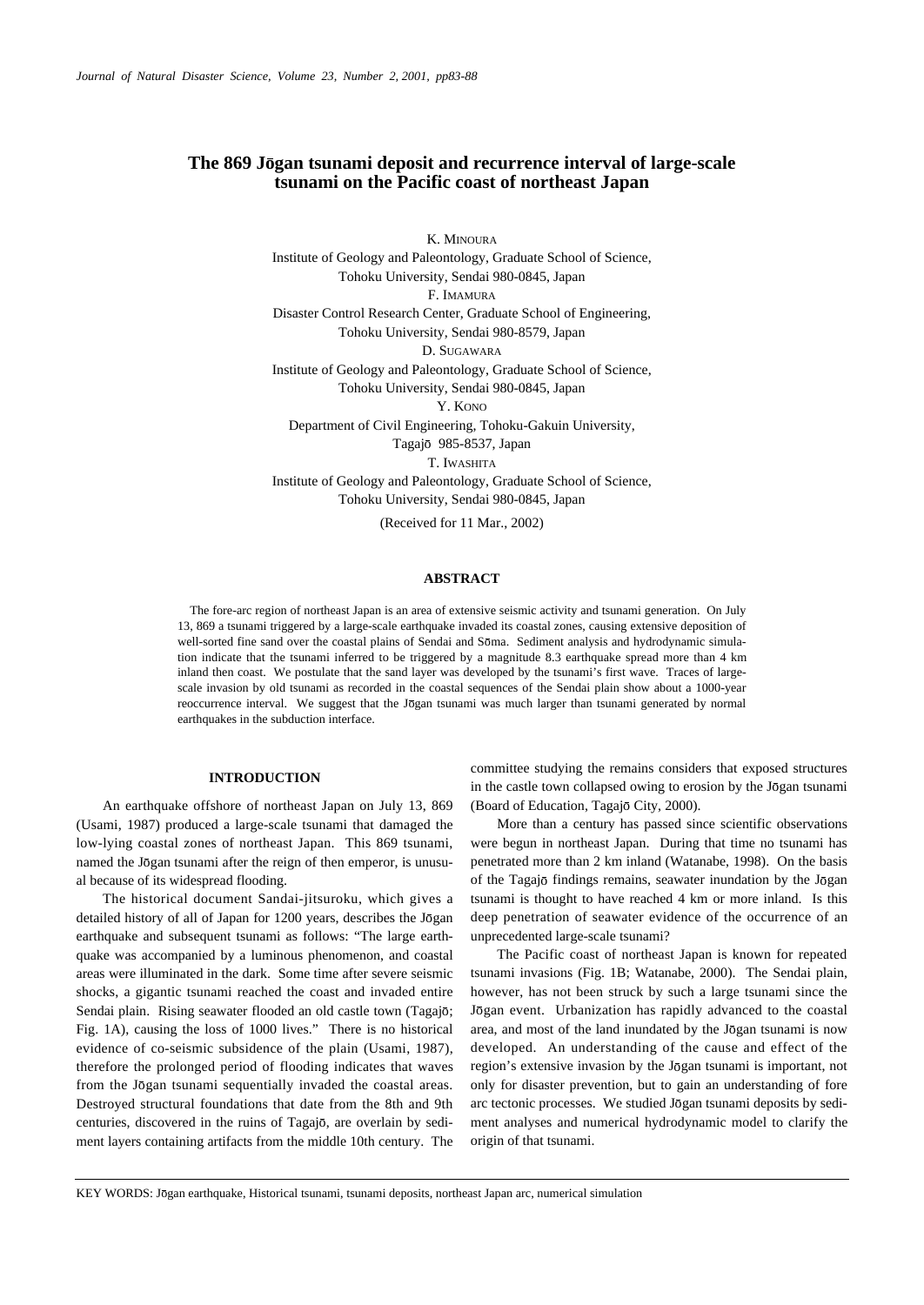

Fig. 1 Stratigraphic section of coastal sequences (C) on the Sendai plain (A). Well-sorted fine sand layers are intercalated in marsh deposits at three horizons. Layer 2 is interpreted as having been developed by the AD 869 Jogan tsunami. Layer ②. Overlying felsic tephra are traceable inland 4.5 km or more from the shore. Historical and observed tsunami (B), which struck the Sendai plain, mostly originated in the region offshore Sendai Bay (Watanabe, 1989).

#### SEDIMENT LAYERS LEFT BY THE JOGAN TSUNAMI

Historical documents record that the Jogan tsunami invasion turned the flood plain into a broad expanse of water (Watanabe, 1998). We used trenching and coring to obtain traces of tsunami invasion on the coastal plains of Sendai and Sōma (Fig. 1A). Results of sediment facies analysis and a stratigraphic correlation of the deposits are shown in Figures 1C and 2 as sectional views of subsurface sequences. Sediment layers consisting of well-sorted, fine arkosic sand are intercalated with nonmarine black organic mud that includes fossil plant roots. A grayish-white felsic tephra underlies the Sendai plain. Below this tephra, we found three 2- to 15–cm-thick layers of well-sorted sand exposed at approximately 40cm intervals on our trench walls (Fig. 1C). The sand layer just beneath the tephra (layer 3 in Figure 1C) was traceable inland more than 4.5 km and showed evidence of landward tapering and fining. In the coastal sequences of Soma a 1-cm-thick felsic tephra and underlying 2-cm-thick sand layer are intercalated in organic mud at the highest horizon. The absence of sediment grading within the sand layers of Sendai and Soma suggests rapid sediment deposition.

We examined fossil diatoms in order to determine the source of the sediments. Dominant species in the sand layers are marine or brackish-water diatoms, or both, whereas the underlying or overlying organic mud has abundant fresh-water diatoms (Fig. 2). In the sand layer of the Soma section, more than 60 % of the floral assemblage is marine. Because of the abundance of saltwater diatoms in the flora assemblages and excellent grain sorting, the arkosic sand must have originated in a shoreface or foreshore environment. The organic mud contains an abundance of deciduous pollen and fossil grass roots, indicative of deposition in a flood plain environment.

Landward tapering and sediment fining indicates that arkosic grains were transported inland from the coast. We conclude that the tsunami waves that penetrated the coastal zone of Sendai formed fast-flowing currents associated with rapid lateral translation of water and the suspension of sediments of marine origin. Storm surges along the coast of northeast Japan generally are agents of erosion and do not produce regionally extensive deposits of marine sand on the flood plain (Minoura et al., 1987; Minoura et al., 1993). The transport of marine materials therefore is best explained by in the sand layer having been produced by a tsunami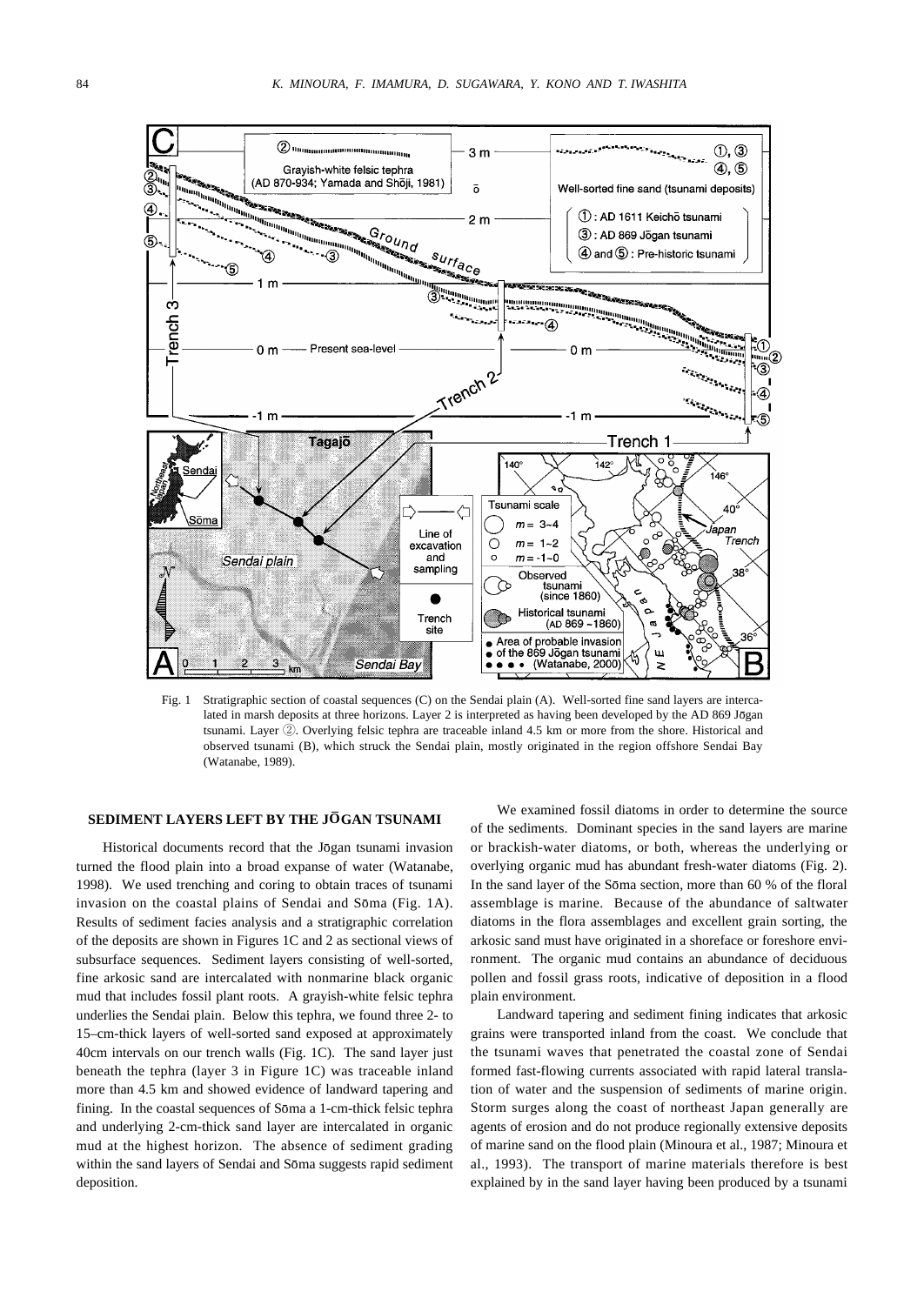

Fig. 2 Stratigraphic and paleontological correlation of the sedimentary sequences of Sendai (Trench 1) and Soma. Fossil diatoms in the sediments indicate that sand layers of marine to brackish water origin were deposited in a back marsh environment. The thin layer of grayish-white felsic tephra at Soma corresponds mineralogically and chemically (Fig. 1C) to that of Sendai. It follows that the sand layer just beneath the tephra is a trace of the invasion of the Jōgan tsunami. The Sendai plain was opened to agriculture about 400 years before by a feudal load. Agricultural disturbance of the subsurface layers reaches a depth of 10 to 20 cm at Trench 1, resulting in the formation of an unconformity just below the uppermost sand layer. Some historical documents report that cultivation was interrupted by invasion of the 1611 Keichō tsunami. The calendar periods of the sand layers are estimated by the 14C ages of wood fragments and indicate that the largest-scale tsunami struck the Sendai plain at intervals of about 1000 years.

(Bourgeois and Minoura, 1997; Minoura and Nakaya, 1991). Although we do not have definite stratigraphic evidence that the sand layer of Soma has extensive distribution regionally, the deposition of marine materials in fluvial environments shows that that sand has characteristics similar to the Sendai samples. Taking into account the landward thinning of the layer in the limited distribution found at the trench site, we conclude the sand is tsunami derived, as is the sand layer in Sendai.

# **TSUNAMI DEPOSIT AGE**

Felsic volcanic activity to the north of Sendai about 1100 years ago resulted in the deposition of an extensive tephra layer over northeast Japan (Jōgan tephra; Akojima and Danbara, 1991). Yamada and Shōji (1981) performed radiocarbon dating on wood chips from this tephra, which indicated an age range corresponding to the years 870-934 A.D. The reflective–index values of the glass shards from this tephra range from 1.494 to 1.503 (Yamada and Shōji, 1981; Akojima and Danbara, 1991). Refractive-index measurements and EPMA geochemistry results for glass shards in the tephra from Sendai and Sōma are consistent with published data (Table 1). The chemical constituents of the glass shards from the Sendai tephra are very similar to those of the Soma tephra. Except for the Jōgan tephra, no extensive deposition of felsic volcanic

| Table 1. | EPMA chemistry and refractive index (RI) values of    |
|----------|-------------------------------------------------------|
|          | glass shards in felsic volcanic products from geolog- |
|          | ical sections at Sendai (Trench 1) and Sōma.          |

| Constituent              | Sōma          | Sendai (Trench 1) |
|--------------------------|---------------|-------------------|
| SiO <sub>2</sub>         | 79.057        | 79.390            |
| TiO <sub>2</sub>         | 0.145         | 0.134             |
| Al2O3                    | 12.179        | 13.605            |
| $FeO + Fe2O3$            | 1.269         | 0.633             |
| MaO                      | 0.183         | 0.392             |
| MnO                      | 0.051         | 0.081             |
| CaO                      | 1.283         | 1.398             |
| Na2O                     | 3.686         | 3.620             |
| K <sub>2</sub> O         | 2.147         | 0.748             |
| Total (wt. %)            | 100.000       | 100.001           |
|                          |               |                   |
| Locality                 | Sōma          | Sendai (Trench 1) |
| RI value of glass shards | 1.497 - 1.502 | 1.500 - 1.504     |

products has occurred during the last 3000 years (Akojima and Danbara, 1991). We conclude that the felsic layers present in the coastal sequences correspond to the tephra produced by the 870- 934 volcanic eruption. Two thin arkosic intercalations are present in the Sōma section at a depth of about 100 to 150 cm. It follows that the 2-cm-thick sand layer just beneath the Soma tephra corre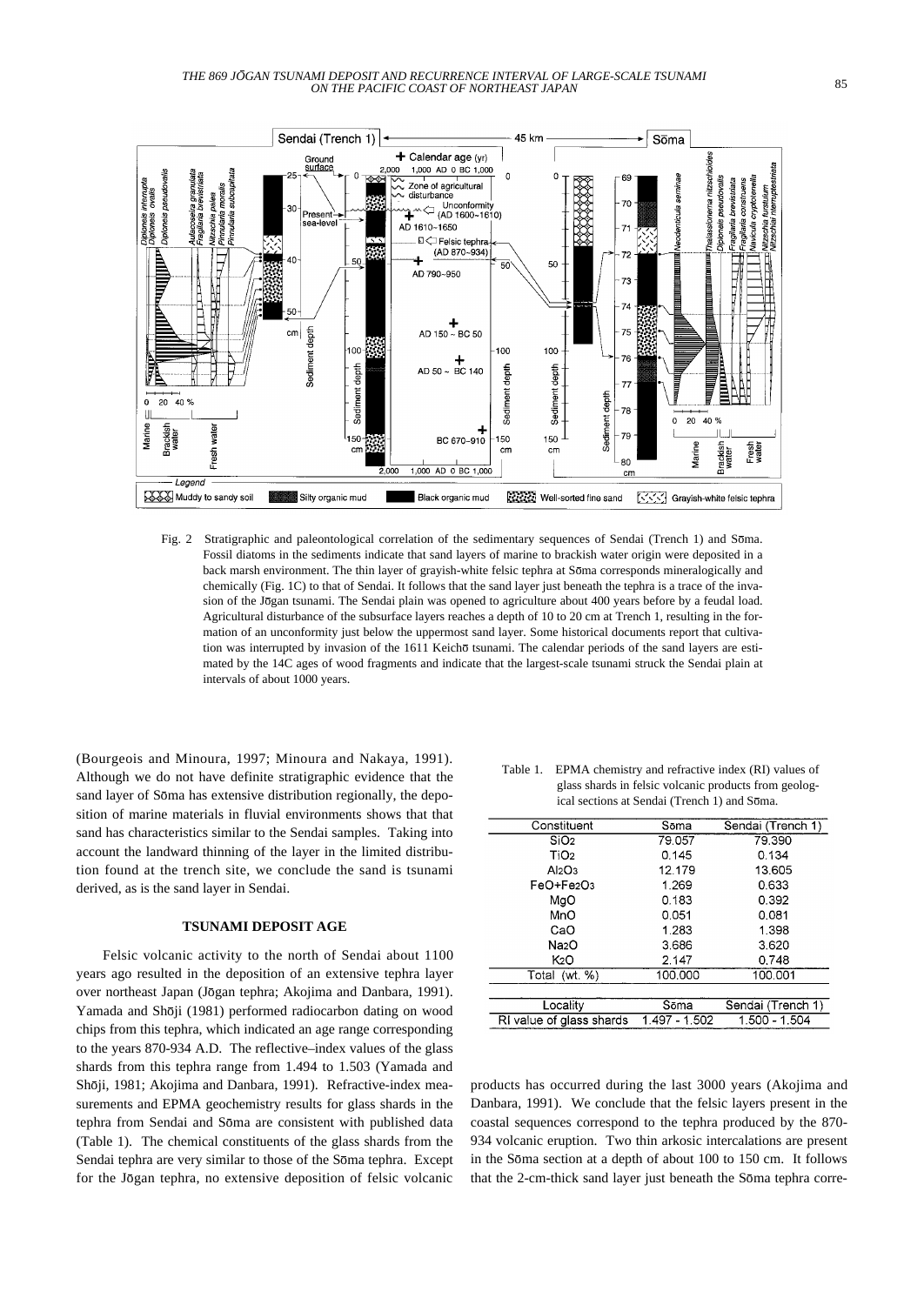sponds to sand layer  $\circled{3}$  at Sendai (Fig. 1).

We conducted radiocarbon dating on wood fragments from the organic mud at Sendai (Trench 1) with a scintillation measuring device. The results shown in Figure 2 are calibrated to calendar years. The range for the date of the sand layer just beneath the Sendai tephra is 790-950 (1 s range). This includes the date estimated from the age of the tephra (870-934). From archaeological evidence and geochemical findings, we conclude that the Jogan tsunami invaded the Pacific coast of northeast Japan and deposited marine sand over extensive areas of the flood plains of Sendai and Sō ma just before deposition of the Jōgan tephra.

### **SEISMOTECTONICS OFF THE SENDAI COAST**

The mechanism that triggers earthquakes along the arc-trench boundary of northeast Japan, discussed in various previous studies, is closely related to the westward subduction of the Pacific plate beneath the northeast Japan arc (Hasegawa et al., 1978; Minoura

and Hasegawa, 1992). Numerous large-scale earthquakes have occurred in the region offshore Sendai Bay (Usami, 1987). Recent GPS observations (Nishimura et al., 2000) show that the plate boundary is being shortened by east-west compression and strain energy accumulating offshore Sendai. Some past earthquakes have generated tsunami with waves several meters high (Watanabe, 1998). Hatori (1987), who studied many old documents recording historical offshore earthquakes, estimated that the magnitude of the 1793 Kansei earthquake was about 8.2. He judged that the 1611 Keichō tsunami that invaded the coastal area of the Sendai plain (Fig. 1C) was caused by an 8.1 magnitude earthquake. The type of crust deformation and mode of fault movement depend on the tectonic processes. If two sets of fault movement are linked in the accretionary wedge, it is probable that the magnitude will be 8.0 or more offshore Sendai (Earthquake Research Committee of the Japanese Government, 2000).

Considering the hydraulic characteristics of long-wave propagation over the entire area of northeast Japan, the probable source



Fig. 3 Results of the numerical simulation of the Jones Islam tsunami. Based on historical documents and proposed fault parameters of the Jogan tsunami (Sato, 1989), a model of the tsunami source was established. The computational region covers the area 37°N to 39°N and 143°E to 144°30'E. An interval of 2 s and spatial grid size of 1 km were used. The simulation covers wave propagation for 5 hours. The maximum water-elevation contours and the time history of the water levels at Sendai and Soma are shown for 2 hours. After 30 min, a tsunami with waves 8 m high struck the Sendai plain. Thin dotted lines show submarine contours in meters of depth.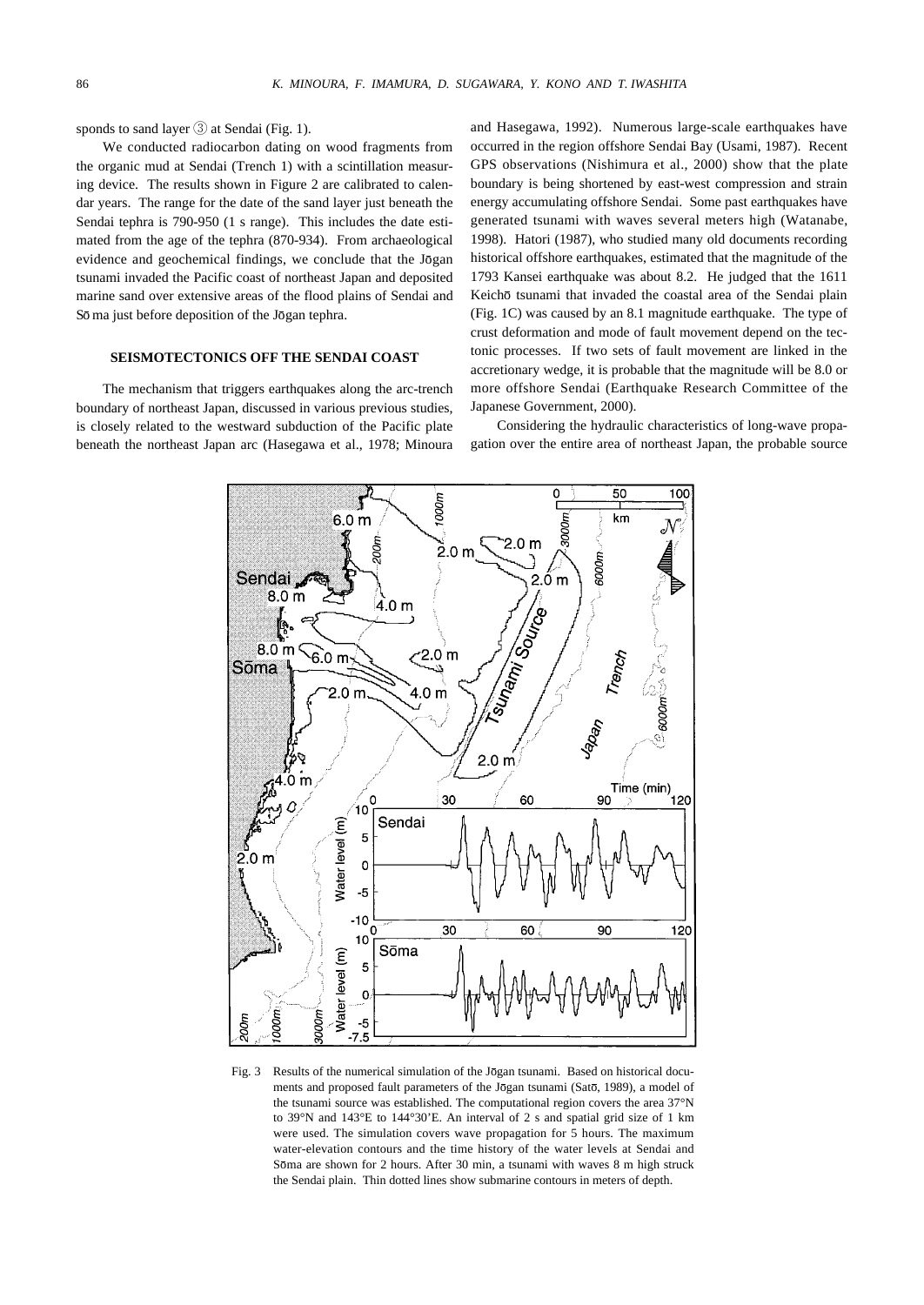of the Jogan tsunami was shoreward of the continental shelf. The seismic damage and wave heights described in historical documents have maximums along the coast of the Sendai plain (Watanabe, 2000), indicative that the Jōgan earthquake took place in the overlying arc-crust, probably within the accretionary wedge, not in the subduction interface far from land. Focal mechanisms of modern earthquakes and the displacement of major faults in the accretionary wedge off northeast Japan (Zhao et al., 1990) lead to the inference that the fault movement of the Jogan earthquake was caused by WNW-ESE compressional tectonics.

Based on reported structural damage, Watanabe (1998) concluded that the seismic intensity of the Jogan earthquake was 5 or more at Tagajō. If the seismic intensity region of 5 to 6 is within a radius of *r* km, the relationship between the radius *r* and earthquake magnitude *M* is expressed by the equation log  $r = 0.50M$ . 1.85 (Muramatsu, 1969). Estimating that the epicenter was 150- 200 km offshore Sendai, we calculated the earthquake magnitude as about 8.3.

# **ORIGIN AND NUMERICAL RECONSTRUCTION OF THE J GAN TSUNAMI O**

Information on the scale and geometry of fault movements facilitates accurate reproduction of tsunami. The distribution of observed aftershocks within the accretionary wedge forms a seismic plane, indicative of a thrust fault dipping around 45° westerly (Hino et al., 1996). For this model, we conducted a numerical simulation of tsunami generation and propagation using TUNAMI-N2 which is based on a shallow-water theory consisting of nonlinear long-wave equations (Minoura et al., 1997, Minoura et al., 2000). In this tsunami model, sediment transport and its energy dissipation are not included because their effects are not significant in the sea region (Takahashi et al., 2001). Bathymetric data were derived from submarine topographic maps (scale 1:250000) published by the Meteorological Agency of Japan. The area was overlaid with a grid of cells, the side of each cell being 1000 m. A grid size of 100 m was used near the coastline. Using the fault parameters presented by Satō (1989) and comparing the simulation results of several fault models and the estimated tsunami heights in the present study, we established a composite-fault model for the most plausible source of the Jogan tsunami. The proposed tsunami source is location: lat. 37° to 39°N, long 143° to 144°30'E; magnitude: 8.3; fault size: 200 km long; 85 km wide; 1 km deep; fault angle: 25° strike, 45° dip, 90° slip; vertical displacement of the sea bottom 5.6 m. Figure 3 giving results of the numerical simulation of the Jōgan tsunami, shows that a train of waves with a maximum height of 8 m reached the shores of Sendai Bay 30 minutes after the earthquake occurred.

#### **DISCUSSION AND CONCLUSIONS**

Despite the moderate wave height (~8 m) scale inferred from the numerical model, the extensive deposition of well-sorted arkosic sand suggests that waves of the Jogan tsunami reached inland areas of the Sendai plain.

Matsumoto (1985), who studied the Holocene evolution of coastal sequences in northeast Japan, concluded that development

of the Sendai plain resulted from the seaward progradation of fluvial systems. He made clear that progradation has continued steadily for the last 5000 years. Using inversion analysis of geodetic data (1966-1995), El-Fiky and Katō (1999) estimated that the Sendai plain subsides at the rate of 6-7 mm/year. This finding shows the Sendai plain to have been susceptible to vertical displacement. We believe that this coastal subsidence was canceled by a following uplift.

Due to agricultural disturbance of subsurface layers (Fig. 2), the depth of the Jogan tsunami deposit varies from 10 to 40 cm (Fig. 1C). On the assumption that the surface elevation was 50 cm lower than at present, we made a numerical simulation of tsunami wave propagation for the on-land region. Results show that the first tsunami wave triggered by an earthquake of magnitude 8.3 would have spread 4 km inland from the then coast. Synthetic marigrams of the shore of Sendai show that the first wave would be the biggest, subsequent waves reaching the coast at about 7.5 min intervals (Fig. 3). The relationship between the surf similarity parameter,  $\xi$ , and the classification of tsunami-induced sedimentation (Imamura et al. 1997) also provides information about whether marine sand was deposited by the tsunami on the plain in the area. We estimated a  $\xi$  value of 1.4 x 10<sup>-2</sup> and a coastal slope of 0.001 using the calculated results for the first tsunami, height 5 meters and wave period 10 minutes, indicative of marine sand being deposited in the area. Run-up simulation that includes the interactive model for wave and sediment is required for the further study of sedimentation. Our simulation suggests that marine sediment was transported by the first wave and that the rapid regular arrival of following waves prevented a rundown of the waters by the first wave, resulting in the flooding of the area.

Two thin layers of arkosic sand that underlie the Jogan tsunami deposit can be traced inland from the coast for more than 4 km (Fig. 1). Continuity landward tapering, and the sediment-fining pattern indicate a tsunami origin for these sand layers. We believe that the scale of the two early tsunami suggested by sand layers ④ and  $(5)$  is equal to that of the Jogan tsunami and that they also were associated with widespread flooding. The depositional ages inferred from 14C dating suggest that gigantic tsunamis occurred three times during the last 3000 years (Fig. 2). The respective calendar age ranges of the lower two layers are BC 140 - AD 150 and ca. B.C. 670-910 (1  $\sigma$  range). The recurrence interval for a largescale tsunami is 800 to 1100 years. More than 1100 years have passed since the Jogan tsunami and, given the reoccurrence interval, the possibility of a large tsunami striking the Sendai plain is high. Our numerical findings indicate that a tsunami similar to the Jogan one would inundate the present coastal plain for about 2.5 to 3 km inland.

#### **ACKNOWLEDGMENTS**

This research was supported by the Ministry of Education, Culture, Sports, Science and Technology, Japan. We thank Dr. E.L. Geist and two anonymous reviews for their helpful comments. Drs. H. Watanabe and A. L. Moore offered much useful advice on the historical documents and sedimentological interpretation of the Jōgan tsunami.